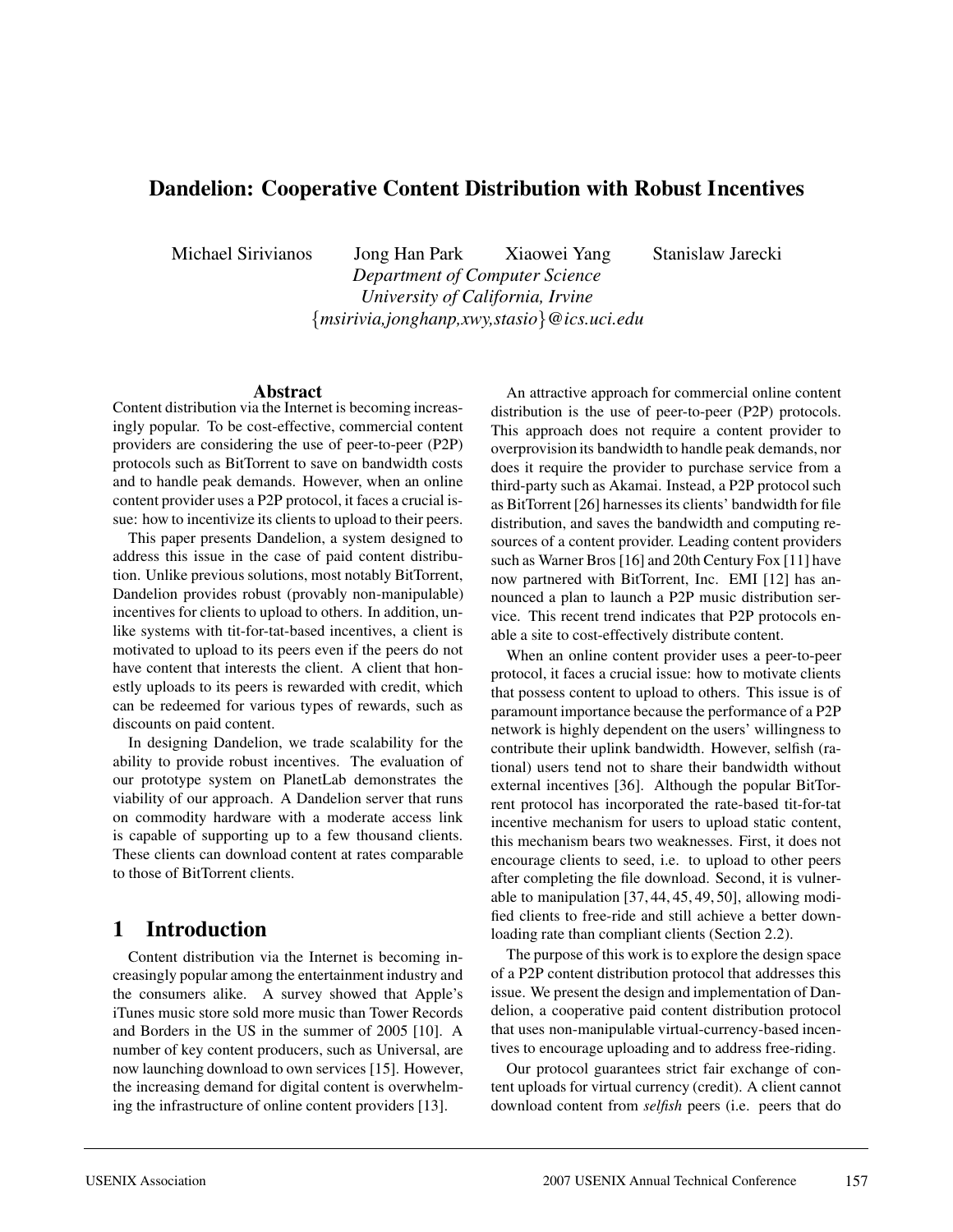not upload unless they expect to be rewarded) without paying credit, neither it can obtain credit for uploads it did not perform. This protocol property provides robust incentives for selfish peers to contribute their bandwidth in the following two ways. First, credit can be redeemed at a content provider for a discount on the content, or for other types of monetary awards. Given appropriate pricing schemes, a selfish client is motivated to serve content to its peers regardless of whether its peers possess content that interests it. Second, the protocol prevents freeriding, because, provably, the only way a client can obtain valid content from selfish peers or can earn credit is by paying credit or uploading valid content, respectively. Hence, we believe that our protocol can increase the aggregate upload bandwidth of a P2P content distribution system and improve downloading times.

The use of virtual currency for incentives has been proposed in several P2P content distribution systems [3, 7, 8, 17, 29, 52, 53], but a key challenge, how to make the virtual-currency-based system efficient and practical while robust to manipulation, is left unaddressed (Sections 2.1 and 2.4). We address this challenge based on the insight that in the problem domain of online content distribution, the content provider itself is a trusted third party and can mediate the content exchange between its clients. Based on this observation, we design a protocol in which clients exchange data for credit and the server mediates this exchange. The server uses only efficient symmetric cryptography on critical data paths and sends only short messages to its clients.

Our work makes the following contributions:

1) An efficient cryptographic fair exchange scheme for trading data uploads for virtual currency, which is suitable for P2P content distribution. Our scheme is based on symmetric key cryptography, and is provably robust to client cheating. A client that does not upload or uploads garbage to its peers cannot claim credit. A client cannot download correct content from selfish peers without the client being charged and the peers rewarded.

2) The design and implementation of Dandelion. To the best of our knowledge, Dandelion is the first implemented P2P static content distribution protocol that uses symmetric cryptography in order to provide robust incentives for clients to upload paid content to their peers. Our system's evaluation on PlanetLab [24] identifies the scalability limits of our incentive mechanism and demonstrates the plausibility of our approach.

In this paper, we use a BitTorrent-like terminology. A *seeder* refers to a client that uploads to its peers despite not being interested in the content being distributed (e.g. a client that uploads although it has completed its file download). A *leecher* refers to a client that is interested in the content being distributed (e.g. a client that has not completed its file download). A *free-rider* refers to



Figure 1: **Mean download completion times of** ∼**200 CTorrent 1.3.4 leechers as a function of file size, for 1 initial seeder and 10 initial seeders. The mean file download completion times are extracted over 10 runs. Error bars correspond to 95% confidence intervals.**

a client that only downloads from others but does not upload. A *swarm* refers to all clients that actively participate in the protocol for a given content item.

The rest of this paper is organized as follows. Section 2 describes existing incentive mechanisms in P2P protocols, and cryptographic fair exchange schemes. Section 3 describes the design of Dandelion. Section 4 analyzes the security of our design. Sections 5 and 6 present our system's implementation and experimental evaluation, respectively. We conclude in Section 7.

## **2 Background and Related Work**

In this section we motivate the design of Dandelion by describing existing P2P content distribution incentive mechanisms and their weaknesses. In addition, we discuss previous work on cryptographic fair exchange.

### **2.1 Impact of Seeding**

The popular BitTorrent protocol employs the ratebased tit-for-tat incentive mechanism [26]. A client unchokes (i.e. uploads to) at most four to ten clients for a given file, in parallel. Most of the unchoked peers are the peers that upload useful parts of the file to the client at the fastest rates and are interested in the client's content. The client also *optimistically* unchokes one or two peers that are not among the fastest uploaders, in expectation of future reciprocation. The list of unchoked peers is typically revised every 10 seconds.

This mechanism mitigates free-riding but does not provide explicit incentives for seeding. Although several BitTorrent deployments rely on clients to honestly report their uploading history [17], and use this history to decide which clients can join a swarm, practice has shown that clients can fake their upload history reports [4].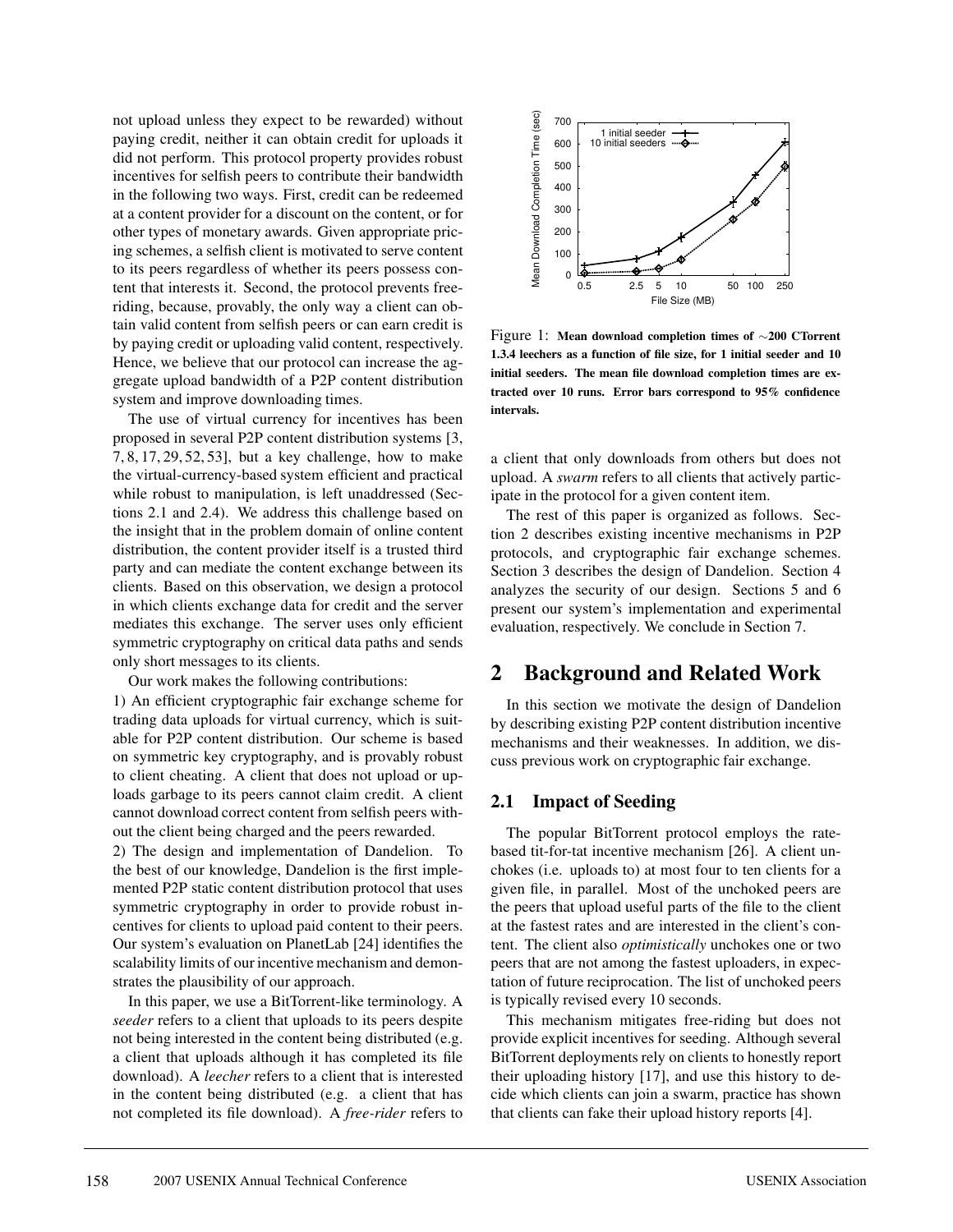In contrast, Dandelion's non-manipulable and centrally maintained virtual currency enables a content distributor to reliably keep record of the amount of content a selfish client has uploaded to its peers. The distributor can use this record to provide robust incentives for a selfish client to upload to its peers regardless of whether the peers have content that interests the client.

Seeders can substantially improve download completion times, because they increase the file availability and the aggregate upload bandwidth. Figure 1 shows the impact of seeders. We run two BitTorrent experiments on PlanetLab, with one and ten initial seeders, respectively. Initial seeders are clients that have the complete file prior to the start of the distribution. In each experiment, we run ∼200 CTorrent 1.3.4 [2] leechers on distinct PlanetLab nodes to simultaneously download a file. Upon completion of their download, leechers remain online seeding the file. As can be seen, the mean file download completion time decreases considerably when there are ten initial seeders, especially for small files of a few MB.

### **2.2 Free-riding in BitTorrent**

A general observation is that since BitTorrent's tit-fortat incentives reward cooperative clients with improved download times, clients are always incented to upload. Therefore, free-riding should not be an issue in BitTorrent networks. This observation relies on the assumption that users aim only at maximizing their download rates. However, in practice, several BitTorrent users can be reluctant to upload even if uploading improves their download times. For example, users with access providers that impose quotas on outgoing traffic or users with limited uplink bandwidth (e.g. 1.5Mbps/128Kbps ADSL) may wish to save their uplink for other critical tasks.

Considering the tradeoff between performance and susceptibility to free-riding [31], BitTorrent purposely does not implement a strict tit-for-tat (TFT) strategy. In particular, it employs rate-based instead of chunk-level TFT, and BitTorrent clients optimistically unchoke peers for relatively long periods of time (10 to 30 seconds). Furthemore, BitTorrent seeders select peers to upload to regardless of whether those peers upload to others.

Based on the above observations and previous work on BitTorrent exploitation [37, 44, 49], in [50], we modify a CTorrent-1.3.4 client to employ the "large view" exploit to free-ride. The client obtains a larger than normal view of the swarm, either by repeatedly requesting partial views from the BitTorrent tracker or by exchanging views with its peers [6, 9]. Subsequently, it connects to all peers in its view, while it does not upload any content. Using this exploit in a sufficiently large swarm, a modified client can substantially increase the frequency with which it becomes optimistically unchoked, comparing to a compliant client, which typically connects to 50-100

peers. It can also find more seeders, which do not employ tit-for-tat.

In particular, we show that our modified free-rider client is able to download faster than its tit-for-tat compliant counterpart in 12 out of 15 randomly selected public torrents, for file sizes between 500MB to 2 GB and swarm sizes of 50 to 1000 peers. We also experiment with PlanetLab residing swarms that comprise of ∼300 leechers that are rate-limited at 30KB/sec and one initial seeder that is rate-limited at 120KB/sec. When compliant clients comprise 90% of the PlanetLabresiding swarm, free-riders download faster than compliant clients in their swarm and slightly worse than compliant clients in a swarm with no free-riders.

The same weakness of BitTorrent's incentives is experimentally demonstrated in a recent work by Locher et al. [45], which was almost concurrent with ours.

Drawing from the above observations, we believe that the "large view" exploit has the potential to be widely adopted and could lead to system-wide performance degradation in BitTorrent swarms. Dandelion explicitly addresses this issue, because its provably nonmanipulable incentives enable a content distributor to reliably track the amount of content a client has downloaded from selfish peers, and charge the client accordingly.

### **2.3 Pairwise Currency as Incentives**

In P2P content distribution protocols that employ pairwise virtual currency (credit) for incentives, clients maintain distinct credit balances for each of their peers. In this context, credit refers to any metric of a peer's cooperativeness.

An eMule [7] client rewards cooperative peers by reducing the time the peers have to wait until they are served by the client. Swift [52] introduces a pairwise credit-based trading mechanism for peer-to-peer file sharing networks and examines the available peer strategies. In [37], the authors suggest tackling free-riding in BitTorrent by employing chunk-level tit-for-tat, which is similar to pairwise credit incentives. These pairwise credit-based incentive mechanisms bear weaknesses that are similar to the ones of rate-based tit-for-tat: a) they provide no explicit incentives for seeding; and b) they can be manipulated by free-riders that obtain a "large view" of the network, and initiate short-lived sessions with numerous peers to exploit the initial offers in pairwise transactions.

Scrivener [29] combines pairwise credit balances with a transitive trading mechanism, which is based on a flavor of distributed reputation. MNet [8] uses a combination of pairwise balances and tokens that can be cashed in a central broker. When the debt during pairwise transactions exceeds a specified threshold, the side with the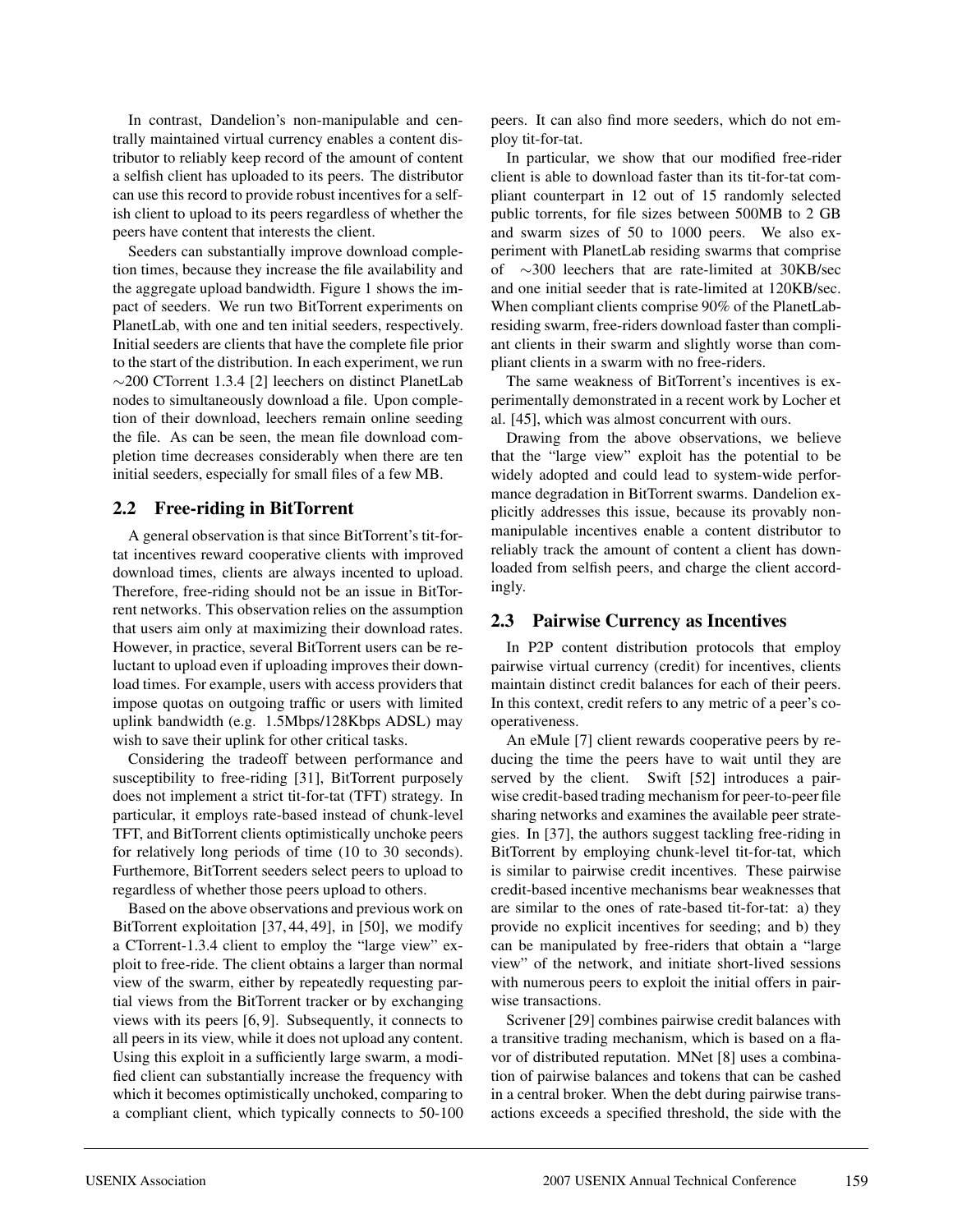negative balance transfers a credit token to the other by contacting a broker. Since both Scrivener and MNet do not provide strong fair exchange guarantees of content uploads for credit, they can be manipulated in a way similar to the "large view" exploit.

Keidar et al. [38] present the design of a P2P multicast protocol, which is formally proven to enforce cooperation among selfish leechers. To prove cooperation, the authors assumed that selfish leechers abide by a predetermined strategy, which specifies how many peers a leecher can have. However, the recent work on BitTorrent exploitation [45, 50], which has partly motivated our system's design, has demonstrated that this assumption may be too restrictive.

BAR Gossip [42] is suitable for P2P streaming of live content. Owing to its cryptographic fair exchange mechanism and its verifiable peer selection, the system is robust to clients that attempt to free-ride by obtaining a "large view." However, its verifiable peer selection technique assumes that no client can join the network after the streaming session starts. Since BAR Gossip is designed for P2P streaming, it does not need to provide incentives for seeding. Therefore, it ensures the fair exchange of content uploads between clients that are interested in the same live broadcast. On the other hand, Dandelion, which needs to incent seeding for static content distribution or video on demand, guarantees fair exchange of content uploads for virtual currency.

### **2.4 Global Currency as Incentives**

It has been widely proposed to use global virtual currency to provide incentives in P2P content distribution systems. This is the basis of the incentive mechanism employed by Dandelion: for each client, the system maintains a credit balance, which is used to track the bandwidth that the client has contributed to the network.

Karma [53] employs a global credit bank and certifiedmail-based [48] fair exchange of content for reception proofs. It distributes credit management among multiple nodes. Karma's distributed credit management improves scalability. However, it does not guarantee the integrity of the global currency when the majority of the nodes that comprise the distributed credit bank are malicious or in a highly dynamic network. In contrast, Dandelion's centrally maintained global currency is non-manipulable by clients. Thus, it enables a server to offer monetary rewards based on client credit balances, providing strong incentives for clients to cooperate.

Horne et al. [35] proposed an encryption- and erasurecode-based fair exchange scheme for exchange of content for proofs of service, but did not provide an experimental evaluation. Their scheme detects cheating with probabilistic guarantees, whereas Dandelion deterministically detects and punishes cheaters.

Li et al. [43] proposed a scheme for incentives in P2P environments that uses fair exchange of proof of service with chunks of content. The selfish client encrypts a chunk and sends it to its peer, the peer responds with a public-key cryptographic proof of service, and the client completes the transaction by sending the decryption key. A trusted third party (TTP) is involved only in the following cases: a) the selfish client presents the proofs of service to obtain credit; b) the peer complains for receiving an invalid chunk; and c) the peer complains for not receiving the decryption key from the selfish client. However, unless the server incurs the high cost of frequently renewing the public key certificates of each client, the credit system is vulnerable to clients that obtain content from selfish peers, despite those clients not having sufficient credit. In contrast, in Dandelion, the TTP mediates every chunk exchange, effectively preventing a client from obtaining any chunks from selfish peers without having sufficient credit.

PPay [55] and WhoPay [54] are recent *micropayments* proposals that employ public key cryptography and are designed for the P2P content distribution case. These systems do not guarantee fair exchange of content for payment. Free-riders may establish short-lived sessions to many peers, download portions of content from them or obtain payments, and thereby obtain a substantial amount of content or credit without paying or uploading.

## **2.5 Cryptographic Fair Exchange**

There are two main classes of solutions for the classic cryptographic fair exchange problem. One uses simultaneous exchange by interleaving the sending of the message with the sending of the receipt [22, 25, 27, 30, 47]. These protocols rely on the assumption of equal computational and bandwidth capacity, which does not suit the heterogeneous P2P setting.

The other class relies on the use of a trusted [18, 19, 56, 57] or semi-trusted [32, 33] third party (TTP). The main differences of our scheme are as follows: 1) In [18, 19, 57] the TTP cannot decide whether a party has misbehaved, but can only complete the transaction itself if presented with proof that the parties initially intended to perform the transaction. They assume that the cost of sending the data is small and can be repeated by the TTP. However in Dandelion, transmission of data is the most expensive resource and our scheme aims at the fair exchange of this resource; 2) Unlike [32] and [33], our scheme does not rely on untrusted clients to become semi-TTP; 3) Unlike [56], our scheme does not use public key cryptography for encryption and for committing to messages, and only requires one client rather than two to contact the TTP for each transaction. The technique they use to determine whether a message originates from a party is similar to the one used by our complaint mech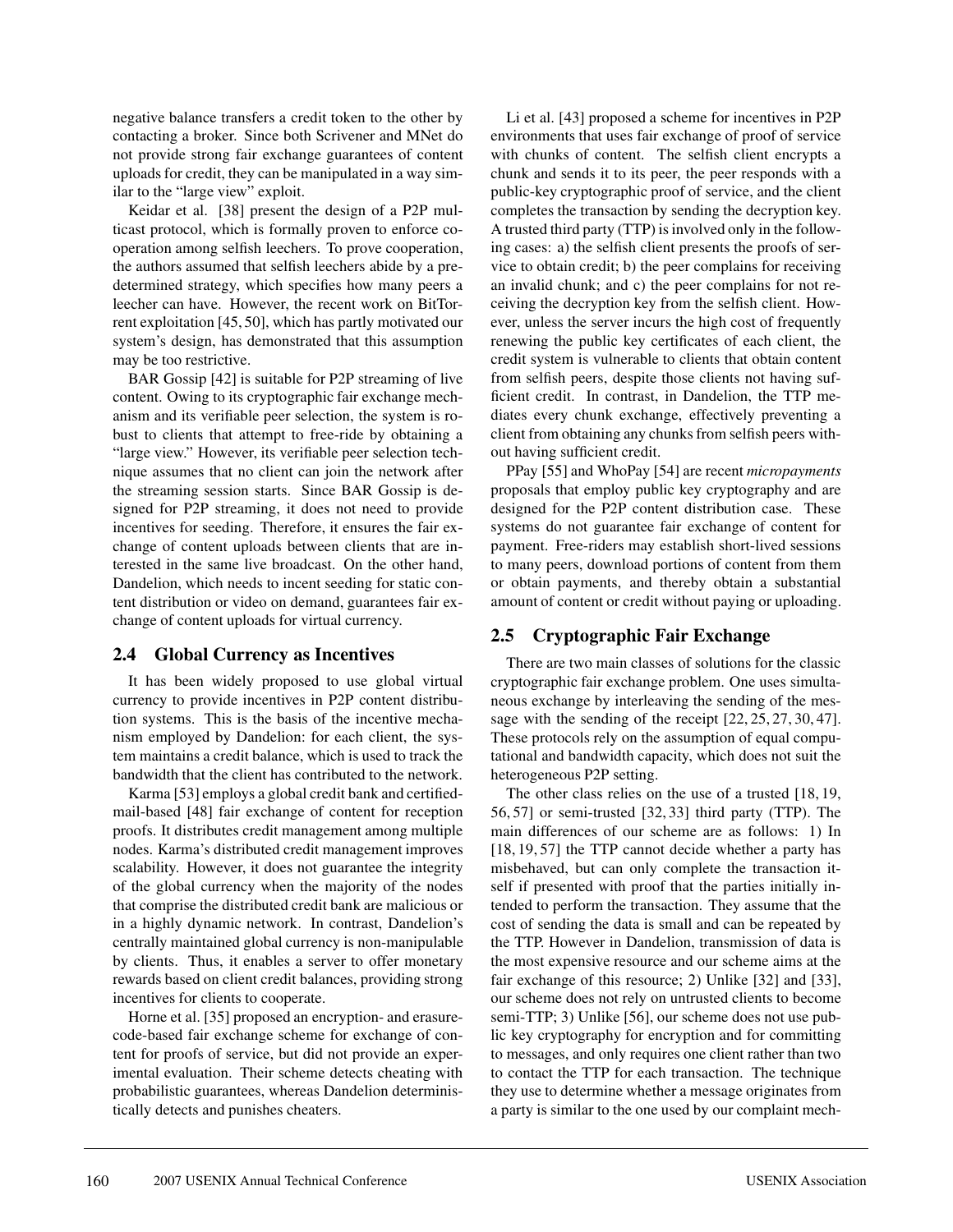anism, but our work also addresses the specifics of determining the validity of the message.

# **3 Design**

In this section we describe the system model and the design of Dandelion.

## **3.1 Overview**

Our design is based on the premise that a low cost server does not have sufficient network I/O resources to directly serve content to its clients under a flash crowd event [14]. It may however, have sufficient CPU, memory, and memory/disk/network I/O resources to execute many symmetric cryptography operations, to maintain TCP connection and protocol state for many clients, to access its client's protocol state, and to receive and send short messages [34]. However, CPU, memory and I/O are still limited resources. Therefore we aim at making the design as efficient as possible.

Under normal workload, A Dandelion server behaves similar to a web/ftp, streaming or video on demand server, i.e. it directly serves content to its clients. When a server is overloaded, it enters a *peer-serving* mode. Upon receiving a request, the server redirects the client to other clients that are able to serve the requests for content. In the peer-serving mode, a Dandelion system is reminiscent of BitTorrent, in the sense that a server splits content into verifiable *chunks*, and clients exchange carefully selected chunks. As is the case with BitTorrent, the content is split into multiple chunks in order to enable clients to upload as soon as they receive and verify a small portion of the content. It is also split in order to increase the entropy of content in the network, facilitating chunk exchanges among peers. We discuss the tradeoffs in selecting a chunk size in the case of static content distribution in Section 6.3.1.

However, our protocol uses a different incentive mechanism. The server maintains a virtual economy and associates each client with its credit balance. It entices selfish clients to upload to others by explicitly rewarding them with virtual credit, while it charges clients that download content from selfish peers.

## **3.2 System Model**

We describe the system model under which Dandelion is designed to operate. We assume three types of clients, which we define as follows:

• **Malicious** clients aim at harming the system. They misbehave as follows: a) they may attempt to cause other clients to be blacklisted or charged for chunks they did not obtain; b) they may attempt to perform a Denial of Service (DoS) attack against the server or selected clients (this attack would involve only protocol messages, as we

consider bandwidth or connection flooding attacks outside the scope of this work); and c) they may upload invalid chunks aiming at disrupting the distribution of content.

• **Selfish** (rational) clients share a utility function. This function describes the cost they incur when they upload a chunk to their peers and when they pay virtual currency to download a chunk. It also describes the benefit they gain when they are rewarded in virtual currency for correct chunks they upload and when they obtain chunks they wish to download. A selfish client aims at maximizing its utility. We assume that the content provider prices a peer's accumulated virtual currency appropriately: the benefit that a selfish client gains from acquiring virtual currency for content it uploads exceeds the cost of utilizing its uplink to upload it.

A selfish client may consider manipulating the credit system in order to maximize its utility by misbehaving as follows: a) it may not upload chunks to a peer, and yet claim credit for them; b) it may upload garbage either on purpose or due to communication failure, and yet claim credit; c) it may obtain chunks from selfish clients, and yet attempt to avoid being charged; d) it may attempt to download content from selfish peers without having sufficient credit; and e) it may attempt to boost its credit by colluding with other clients or by opening multiple Dandelion accounts.

• **Altruistic** clients upload correct content to their peers regardless of the cost they incur and they do not expect to be rewarded.

We assume weak security of the IP network, meaning that a malicious or a selfish client cannot interfere with the routing and forwarding function, and cannot corrupt messages, but it can eavesdrop messages. In addition, we assume that communication errors may occur during message transmissions.

In the rest of this section we describe the design of Dandelion, which explicitly addresses the challenges posed by selfish and malicious clients, as well as the challenges posed by the communication channel.

## **3.3 Credit Management**

Dandelion's incentive mechanism creates a virtual economy, which enables a variety of application scenarios. A client spends ∆*<sup>c</sup>* > 0 credit units for each chunk it downloads from a selfish client and a selfish client earns ∆*<sup>r</sup>* > 0 credit units for each chunk it uploads to a client. A client can acquire a chunk only if its credit is greater than  $\Delta_c$ . We set  $\Delta_c = \Delta_r$ , so that two colluding clients cannot increase the sum of their credit, by falsely claiming that they upload to each other.

Our protocol is intended for the case in which users maintain paid accounts with the content provider, such as in iTunes. A client is awarded sufficient initial credit to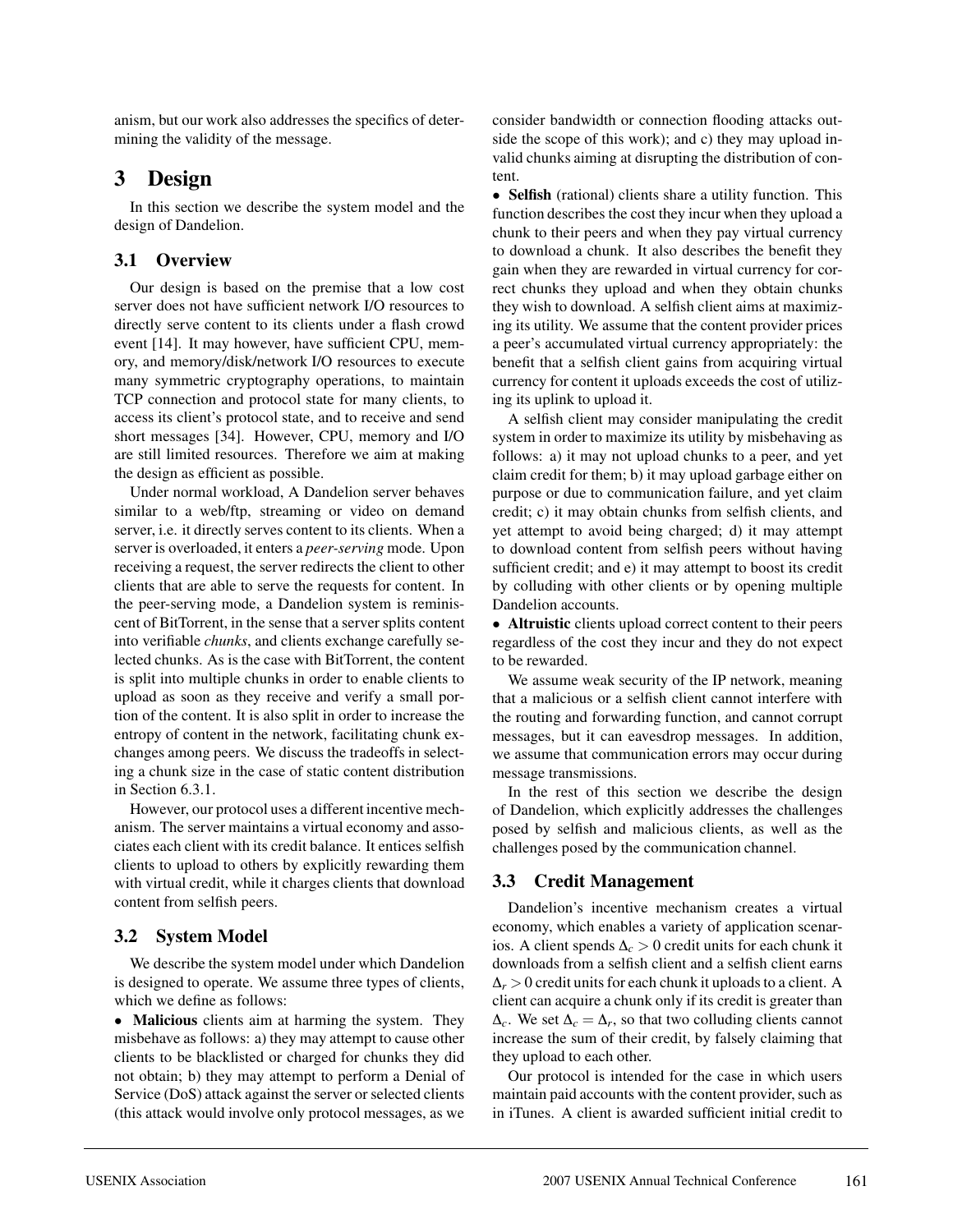download the complete paid content from the server. The content provider may redeem a client's credit for monetary rewards, such as discounts on content prices or service membership fees, similar to the mileage programs of airline companies. This incents a client to upload to others and earn credit. A user cannot boost its credit by presenting multiple IDs (Sybil attack [28]) and claiming to have uploaded to some of its registered IDs. This is because each user maintains an authenticated paid account with the provider. The user essentially purchases its initial credit, and the net sum in an upload-download transaction between any two IDs is zero.



Figure 2: **The Dandelion protocol. The numbers on the arrows correspond to the listed protocol messages and the steps listed in Section 3.4.2. The messages are sent in the order they are numbered.**

#### **3.4 Robust Incentives**

This section describes Dandelion's cryptographic fairexchange-based protocol.

#### **3.4.1 Setting**

By  $\langle X \rangle$  we denote the description of an entity or object, e.g.  $\langle X \rangle$  denotes a client *X*'s Dandelion ID.  $K_S$  is *S*'s master secret key, *H* is a cryptographic hash function such as SHA-1, *MAC* is a Message Authentication Code such as HMAC [20], and *p* refers to a time period. By *pX* we denote *p* at client or server *X*.

Due to host mobility and NATs, we do not use Internet address (IP or IP/source-port) to associate credit and other persistent protocol information with clients. Instead, each user applies for a Dandelion account and is associated with a persistent ID. The server *S* associates each client with its authentication information (client ID and password), the content (e.g. a file)  $\langle F \rangle$  it currently downloads or seeds, its credit balance, and the content it can access. The clients and the server maintain loosely synchronized clocks.

Every client *A* that wishes to join the network must establish a transport layer secure session with the server *S*, e.g. using TLS [1]. A client sends its ID and password over the secure channel. The server *S* generates a secret key and symmetric encryption initialization vector pair, denoted  $K_{SA}$ , which is shared with *A*.  $K_{SA}$  is efficiently computed as  $K_{SA} = (H(K_S, \langle A \rangle, p, 0), H(K_S, \langle A \rangle, p, 1)).$  $K_{SA}$  is also sent over the secure channel. This key is used both for symmetric encryption and for computing a MAC. For MAC computation, we use only the secret key portion of *KSA*. The rest of the messages that are exchanged between the server and the clients are sent over an insecure communication channel (e.g. plain TCP), which must originate from the same IP as the secure session. Similarly, all messages between clients are sent over an insecure communication channel.

Each client *B* exchanges only short messages with the server. To prevent forgery of the message source and replay attacks, and to ensure the integrity of the message, each message includes a sequence number and a digital signature. The signature is computed as the MAC of the message, keyed with the secret key  $K_{SB}$  that *B* shares with the server. Each time a client or the server receive a message from each other, they check whether the sequence number succeeds the sequence number of the previously received message and whether the MAC-generated signature verifies. If either of the two conditions is not satisfied, the message is discarded. The sequence number is reset when time period *p* changes.

The server initiates re-establishment of shared keys  $K_{SA}$  with the clients upon  $p$  change in order to: a) prevent attackers from inferring  $K_{SA}$  by examining the encrypted content and the MACs used by the protocol; and b) allow the reuse of message sequence numbers once the numbers reach a high threshold, while preventing attackers from replaying previously signed and sent messages. *S* tolerates some lag in the *p* assumed by a client.

#### **3.4.2 Protocol Description**

To provide robust incentives for cooperation under the model described in Section 3.2, Dandelion employs a cryptographic fair-exchange mechanism. Our fair-exchange protocol involves only efficient symmetric cryptographic operations. The server acts as the trusted third party (TTP) mediating the exchanges of content for credit among its clients. When a client *A* uploads to a client *B*, it sends encrypted content to client *B*. To decrypt, *B* must request the decryption key from the server. The requests for keys serve as the proof that *A* has uploaded some content to *B*. Thus, when the server receives a key request, it credits *A* for uploading content to *B*, and charges *B* for downloading content.

When a client *A* sends invalid content to *B*, *B* can determine that the content is invalid only after receiving the decryption key and being charged. To address this problem, our design includes a non-repudiable complaint mechanism. If *A* intentionally sends garbage to *B*, *A* cannot deny that it did. In addition, *B* is prevented from falsely claiming that *A* has sent it garbage.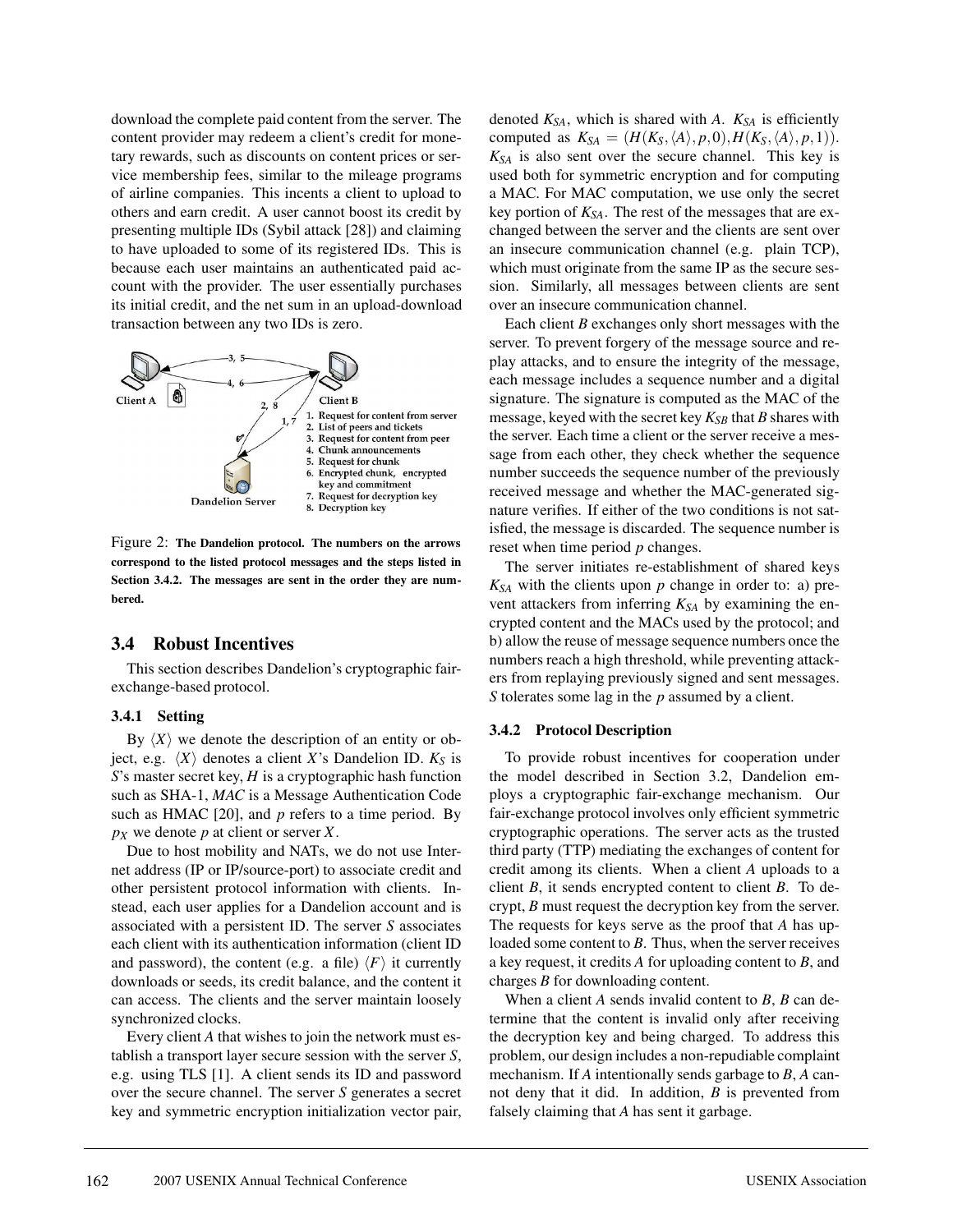The following description omits the sequence number and the signature in the messages between clients and the server. Figure 2 depicts the message flow in our protocol.

**Step 1:** The protocol starts with the client *B* sending a request for the content item  $\langle F \rangle$  to *S*.

$$
B \longrightarrow S
$$
: [content request]  $\langle F \rangle$ 

**Step 2:** If *B* has access to  $\langle F \rangle$ , *S* chooses a short list of clients  $\langle A \rangle_{\text{list}}$ , which are currently in the swarm for  $\langle F \rangle$ . The policy with which the server selects the list  $\langle A \rangle_{\text{list}}$  depends on the specifics of the content distribution system. Each list entry, besides the ID of the client, also contains the client's inbound Internet address. For every client in  $\langle A \rangle$ <sub>list</sub>, *S* sends a ticket  $T_{SA} = MAC_{K_{SA}}[\langle A \rangle, \langle B \rangle, \langle F \rangle, t]$  to *B*. *t* is a timestamp, and  $\langle A \rangle$  is a client in  $\langle A \rangle$ <sub>list</sub>. The tickets *TSA* are only valid for a certain amount of time *T* (considering clock skew between *A* and *S*) and allow *B* to request chunks of the content  $\langle F \rangle$  from client *A*. When *TSA* expires and *B* still wishes to download from *A*, it requests a new  $T<sub>SA</sub>$  from *S*.

To ensure integrity in the case of static content or video on demand, *S* also sends to *B* the SHA-1 hash  $H(c)$ for all chunks *c* of  $\langle F \rangle$ . For the case of live streaming content, the content provider augments the chunks it generates with his public key signature on their hash and ID, as  $sign(H(c), \langle c \rangle)$ . Clients append this signature to all the chunks they upload.

$$
S \longrightarrow B: [\text{content response}] \; T_{SA}, \langle A \rangle_{\text{list}}, H(c)_{\text{list}}, \langle F \rangle, t, p_S
$$

**Step 3:** The client *B* forwards this request to each  $A \in \langle A \rangle$ <sub>list</sub>.

### *B*  $\longrightarrow$  *A*:[content request]  $T_{SA}, \langle F \rangle, t, p_S$

**Step 4:** If *current-time*  $\leq ts + T$  and  $T_{SA}$  is not in *A*'s cache, *A* verifies if  $T_{SA} = MAC_{K_{SA}}[\langle A \rangle, \langle B \rangle, \langle F \rangle, t]$ . The purpose of this check is to mitigate DoS attacks against *A*; it allows *A* to filter out requests from clients that are not authorized to retrieve the content or from clients that became blacklisted. As long as *B* remains connected to *A*, it periodically renews its *T<sub>SA</sub>* tickets by requesting them from *S*. If the verification fails, *A* drops this request. Also, if  $p<sub>S</sub>$  is greater than *A*'s current epoch *pA*, *A* learns that it should renew its key with *S* soon. Otherwise,  $A$  caches  $T<sub>SA</sub>$  and periodically sends the chunk announcement message described below, for as long as the timestamp *t* is fresh. This message contains a list of chunks that *A* owns,  $\langle c \rangle$ <sub>list</sub>. *B* also does so in separate chunk announcement messages. The specifics of which chunks are announced and how frequently depend on the type of content distribution. For example, in the case of static content distribution, the initial chunk announcement would contain the IDs of all the chunks *A* owns, while the periodically sent announcement would contain the IDs of newly acquired chunks.

$$
A \longrightarrow B
$$
: [chunk announcement]  $\langle c \rangle_{\text{list}}$ 

**Step 5:** *B* and *A* determine which chunks to download from each other according to a chunk selection policy; BitTorrent's locally-rarest-first is suitable for static content dissemination, while for streaming content or video on demand other policies are appropriate [23, 42]. *A* can request chunks from *B*, after it requests and retrieves *TSB* from *S*. *B* sends a request for the missing chunk *c* to *A*.

$$
B \longrightarrow A
$$
: [chunk request]  $T_{SA}$ ,  $\langle F \rangle$ ,  $\langle c \rangle$ , t,  $p_S$ 

**Step 6:** *B*'s chunk requests are served by *A* as long as the timestamp  $t$  is fresh, and  $T_{SA}$  is cached or  $T_{SA}$  verifies. If *A* is altruistic, it sends the chunk *c* to *B* in plaintext and the per-chunk transaction ends here. Otherwise, *A* encrypts *c* using a symmetric encryption algorithm *Enc*, as  $C = Enc_{k_{(c)}}(c)$ .  $k_{(c)}$  is a random secret key and random symmetric encryption initialization vector pair. This pair is distinct for each chunk. *A* encrypts the random key with  $K_{SA}$ , as  $e = Enc_{K_{SA}}(k_{\langle c \rangle})$ . Next, *A* hashes the ciphertext *C* as  $H(C)$ . Subsequently, it computes its commitment to the encrypted chunk and the encrypted key as  $T_{AS} = MAC_{K_{SA}}[\langle A \rangle, \langle B \rangle, \langle F \rangle, \langle c \rangle, e, H(C), t]$  and sends the following to *B*.

$$
A \longrightarrow B
$$
: [chunk response] $T_{AS}$ ,  $\langle F \rangle$ ,  $\langle c \rangle$ , *e*, *C*, *t*, *p<sub>A</sub>*

**Step 7:** To retrieve  $k_{\langle c \rangle}$ , *B* needs to request it from the server. As soon as *B* receives the encrypted chunk, *B* computes its own hash over the received ciphertext  $C'$ and forwards the following to *S*.

*B*  $\longrightarrow$  *S*: [decryption key request]  $\langle A \rangle$ ,  $\langle F \rangle$ ,  $\langle c \rangle$ ,  $e$ ,  $H(C')$ , *t*,*TAS*, *pA*

**Step 8:** If timestamp *t* is fresh enough, and  $p_A$  is not too much off, *S* checks if  $T_{AS}$  =  $MAC_{K_{SA}}[\langle A \rangle, \langle B \rangle, \langle F \rangle, \langle c \rangle, e, H(C'), t].$ The timestamp *t* freshness requirement forces *B* to expedite paying for decrypting the encrypted chunks. This fact allows *A* to promply acquire credit for its service. The ticket  $T_{AS}$  verification may fail either because  $C' \neq C$  due to transmission error in step (6) or because *A* or *B* are misbehaving. Since *S* is unable to determine which is the case, it punishes neither *AS* or *B* and does not update their credit. It does not send the decryption key to *B* but it still notifies *B* of the discrepancy. In this case, *B* is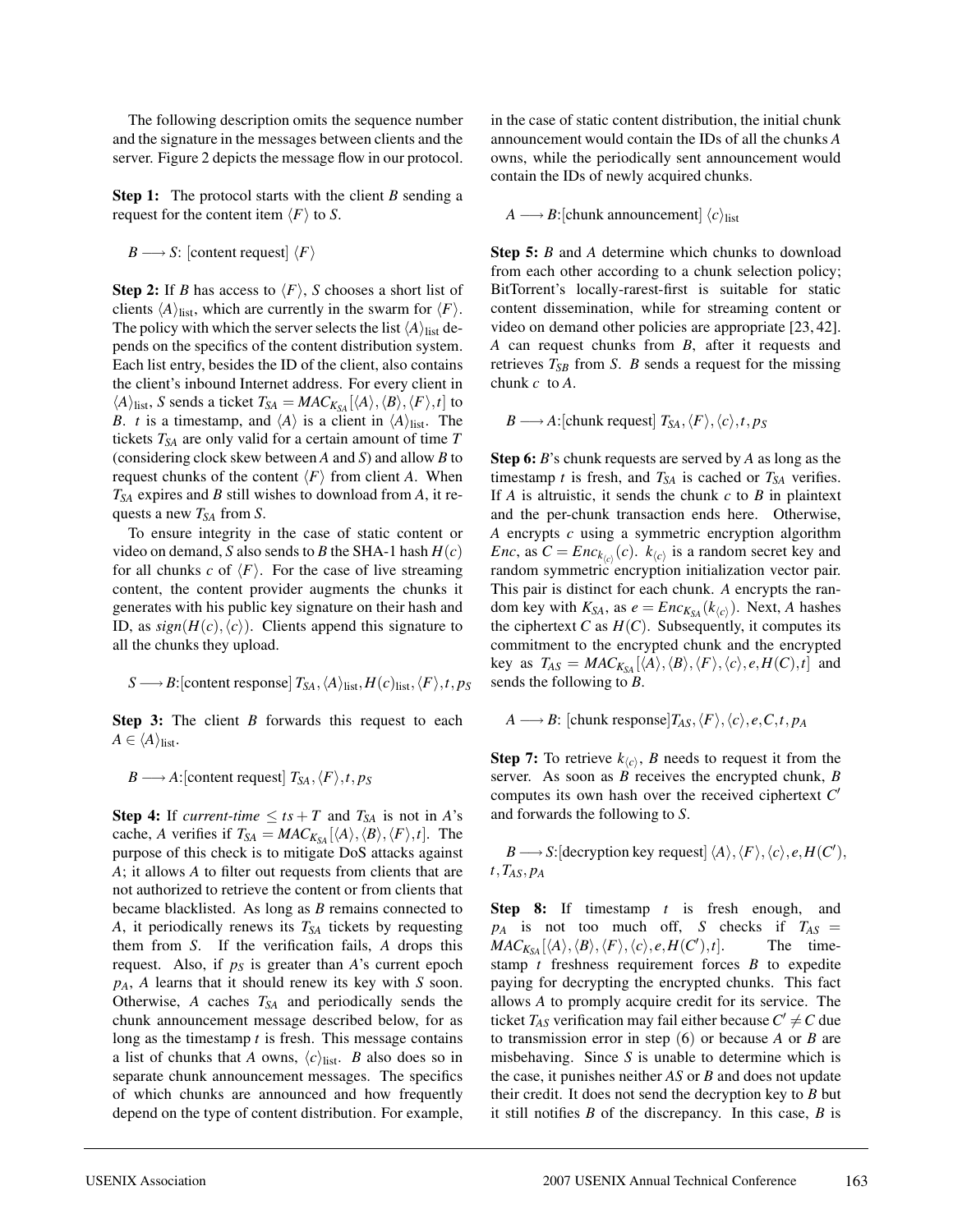expected to disconnect from *A* and blacklist it in case *A* repeatedly sends invalid chunk response messages. If *B* keeps sending invalid decryption key requests, *S* penalizes him. If the verification succeeds, *S* checks whether *B* has sufficient credit to purchase the chunk *c*. It also checks again whether *B* has access to the content  $\langle F \rangle$ . If *B* is approved, it charges *B* and rewards *A* with  $\Delta_c$ credit units. Subsequently, *S* decrypts  $k'_{\langle c \rangle} = Dec_{K_{SA}}(e)$ , and sends it to *B*.

$$
S \longrightarrow B: [decription key response] \langle A \rangle, \langle F \rangle, \langle c \rangle, k'_{\langle c \rangle}
$$

*B* uses  $k'_{\langle c \rangle}$  to decrypt the chunk as  $c' = Dec_{k'_{\langle c \rangle}}(C')$ . Next, we explain the complaint mechanism.

**Step 9:** If the decryption fails or if  $H(c') \neq H(c)$  (step 2), *B* complains to *S* by sending the following message.

$$
B \longrightarrow S: [complaint] \langle A \rangle, \langle F \rangle, \langle c \rangle, T_{AS}, e, H(C'), t, p_A
$$

*S* ignores this message if *current-time*  $> t s + T'$ , where  $T'$  > *T*.  $T'$  – *T* should be greater than the time needed for *B* to receive a decryption key response, decrypt the chunk and send a complaint to the server. With this condition, a misbehaving client *A* cannot avoid having complaints ruled against it, even if *A* ensures that the time elapsed between the moment *A* commits to the encrypted chunk and the moment the encrypted chunk is received by *B* is slightly less than *T*.

*S* also ignores the complaint message if a complaint for the same *A* and *c* is in a cache of recent complaints that *S* maintains for each client *B*. Complaints are evicted from this cache once *current-time*  $> ts + T'$ . If  $T_{AS} \neq MAC_{K_{SA}}[\langle A \rangle, \langle B \rangle, \langle F \rangle, \langle c \rangle, e, H(C'), t]$ , *S* punishes *B*. This is because *S* has already notified *B* in step (7) that *TAS* is invalid. If *TAS* verifies, *S* caches this complaint, recomputes  $K_{SA}$  as before, decrypts  $k'_{\langle c \rangle} = Dec_{K_{SA}}(e)$ once again, retrieves *c* from its storage, and encrypts *c* himself using  $k'_{\langle c \rangle}$ ,  $C'' = Enc_{k'_{\langle c \rangle}}(c)$ . If the hash of the ciphertext  $H(C'')$  is equal to the value  $H(C')$  that *B* sent to *S*, *S* decides that *A* has acted correctly and *B*'s complaint is unjustified. Subsequently, *S* drops the complaint request and blacklists *B*. It also notifies *A*, which disconnects from *B* and blacklists it. Otherwise, if  $H(C'') \neq H(C')$ , *S* decides that *B* was cheated by *A*, removes *A* from its set of active clients, blacklists *A*, and revokes the corresponding credit charge on *B*. Similarly, *B* disconnects from *A* and blacklists it.

The server disconnects from a blacklisted client *E*, marks it as blacklisted in the credit file and denies access to *E* if it attempts to login. Future complaints concerning a blacklisted client  $E$  and for which  $T_{ES}$  verifies, are ruled against *E* without further processing.

Since a verdict on a complaint can adversely affect a client, each client needs to ensure that the commitments it generates are correct even in the rare case of a disk read error. Therefore, a client always verifies the read chunk against its hash before it encrypts the chunk and generates its commitment.

### **3.5 Other Protocol Issues**

A content provider may be more concerned with scalability than it is with the free-riding problem presented in Section 2. In such case, it can deploy clients that use tit-for-tat incentives if their peers have content that interests them, i.e. the clients would upload plaintext content to peers that reciprocate with plaintext content. These clients would fall back to Dandelion's cryptographic fairexchange mechanism when their peers do not have content that interests them. For example, selfish seeders would always upload encrypted content to their peers.

In case a client is unable to timely retrieve a missing chunk from its peers, it resorts to requesting the chunk from the server. If the server is not busy, it replies with the plaintext chunk. If it is moderately busy, it charges an appropriately large amount of credit  $\Delta$ <sub>s</sub> >  $\Delta$ <sub>c</sub>, sends the chunk and indicates that it is preferable for the client not to download chunks from the server. If the server is overloaded, it replies with an error message. Clients always download the content from the server in chunks, so that the system can seamlessly switch to the peer-serving mode when the server becomes busy.

Typically, a content distributor would deploy, in addition to the server, at least one client that possesses the complete content (initial seeder). In this way, the distributor ensures that the complete content is made available, even if the server is too busy to serve chunks.

## **4 Security Analysis**

This section briefly lists the security properties of our design. For simplicity of presentation, we omit proofs on why these properties hold. They can be found in the Appendix of [51].

**Lemma 4.1** If the server *S* charges a client *B*  $\Delta_c$  credit units for a chunk *c* received from a selfish client *A*, *B* must have received the correct *c*, regardless of the actions taken by *A*.

**Lemma 4.2** If a selfish client *A* always encrypts chunk *c* anew when servicing a request and if *B* gets correct *c* from *A*, then *A* is awarded  $\Delta_c$  credit units from *S*, and *B* is charged ∆*<sup>c</sup>* credit units from *S*.

Lemma 4.3 A selfish or a malicious client cannot assume another authorized client's *A* identity and issue messages under *A*, aiming at obtaining service at the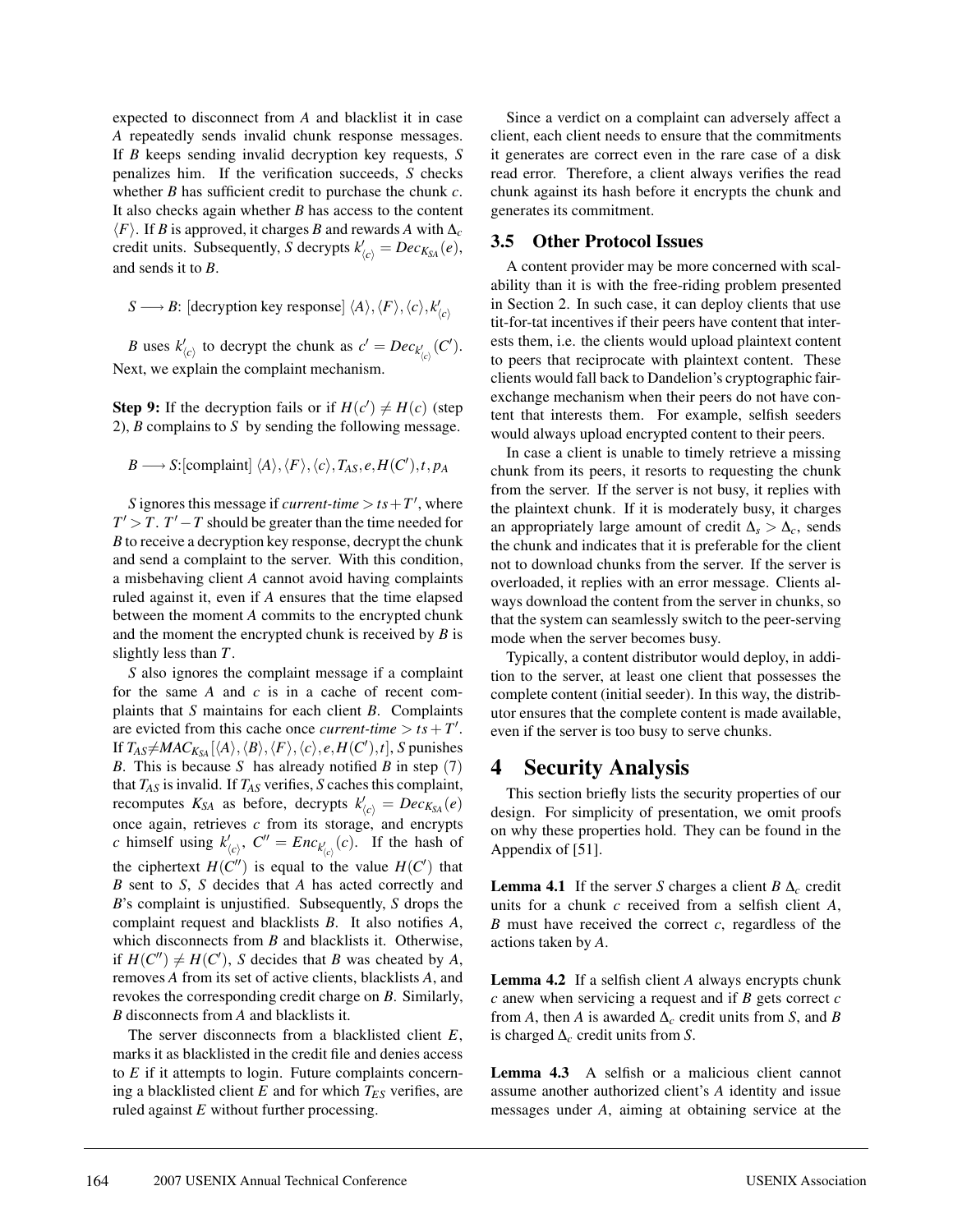expense of *A*, charging *A* for service it did not obtain or causing *A* to be blacklisted. In addition, it cannot issue a valid  $T_{SA}$  for an invalid chunk that it sends to a client *B* and cause *B* to produce a complaint message that would result in a verdict against *A*.

**Lemma 4.4** A malicious client cannot replay previously sent valid requests to the server or generate decryption key requests or complaints under *A*'s ID, aiming at *A* being charged for service it did not obtain or being blacklisted because of invalid or duplicate complaints.

**Observation 4.5** A client cannot download chunks from a selfish peer if it does not have sufficient credit. Our design choice to involve the server in every transaction, instead of using the fair exchange technique proposed in [43], enables the server to check a client's credit balance before the client retrieves the decryption key of a chunk.

**Observation 4.6** To maintain an efficient content distribution pipeline, a client needs to relay a received chunk to its peers as soon as it receives it. However, the chunk may be invalid due to communication error or due to peer misbehavior. The performance of the system would be severely degraded if peers wasted bandwidth to relay invalid content. To address this issue, Dandelion clients send a decryption key request to the server immediately upon receiving the encrypted chunk. This design choice enables clients to promptly retrieve the chunk in its non-encrypted form. Thus, they can verify the chunk's integrity prior to uploading the chunk to their peers.

**Observation 4.7** A malicious client cannot DoS attack the server by sending invalid content to other clients or repeatedly sending invalid complaints aiming at causing the server to perform the relatively expensive complaint validation. This is because it becomes blacklisted by both the server and its peers the moment the invalid complaint is ruled against it. In addition, a malicious client cannot attack the server by sending valid signed messages with redundant valid complaints. Our protocol detects duplicate complaints through the use of timestamps and caching of recent complaints.

**Observation 4.8** A malicious client *B* can always abandon any instance of the protocol. In such case, *A* does not receive any credit, as argued in Lemmas 4.1 to 4.3, even though *B* may have consumed *A*'s resources. This is a denial of service attack against *A*. Note that this attack would require that the malicious client *B* expends resources proportional to the resources of the victim *A*, therefore it is not particularly practical. Nevertheless, we prevent blacklisted clients or clients that do not maintain paid accounts with the content provider from launching

such attack by having *S* issue a short-lived ticket  $T_{SA}$  to authorized clients only.  $T<sub>SA</sub>$  is checked for validity by *A* (steps 4 and 6 in Section 3.4.2). In addition, *S* may charge an authorized *B* for the issuance of tickets  $T_{SA}$ effectively deterring *B* from maliciously expending both *A*'s and the server's resources.

Owing to properties 4.1, 4.2, 4.3 and 4.5, and given that the content provider employs appropriate pricing schemes, Dandelion ensures that selfish (rational) clients increase their utility when they upload correct chunks and obtain virtual currency, while misbehaving clients cannot increase their utility. Consequently, Dandelion entices selfish clients to upload to their peers, resulting in a Nash equilibrium of cooperation.

# **5 Implementation**

This section describes a prototype C implementation of Dandelion that is suitable for cooperative content distribution of static content. It uses the *openssl* [5] library for cryptographic operations and standard file I/O system calls to efficiently manage credit information, which is stored in a simple file.

## **5.1 Server Implementation**

The server and the credit base are logical modules and could be distributed over a cluster to improve scalability. For simplicity, our current implementation combines the content provider and the credit base at a single server.

The server implementation is single-threaded and event-driven. The network operations are asynchronous, and data are transmitted over TCP.

Each client is assigned an entry in a credit file, which stores the credit as well as authentication and file access control information. Each entry has the same size and the client ID determines the offset of the entry of each client in the file, thus each entry can be efficiently accessed for both queries and updates.

The server queries and updates a client's credit from and to the credit file upon every transaction, Yet, it does not force commitment of the update to persistent storage. Instead, it relies on the OS to perform the commitment. If the server application crashes, the update will still be copied from the kernel buffer to persistent storage. Still, the OS may crash or the server may lose power before the updated data have been committed. However, in practice, a typical Dandelion deployment would run a stable operating system and use backup power supply. In addition, the server could mirror the credit base on multiple machines using high speed IP/Ethernet I/O. In addition, transactions would not involve very large amounts of money per user. Hence, we believe it is preferable not to incur the high cost of committing the credit updates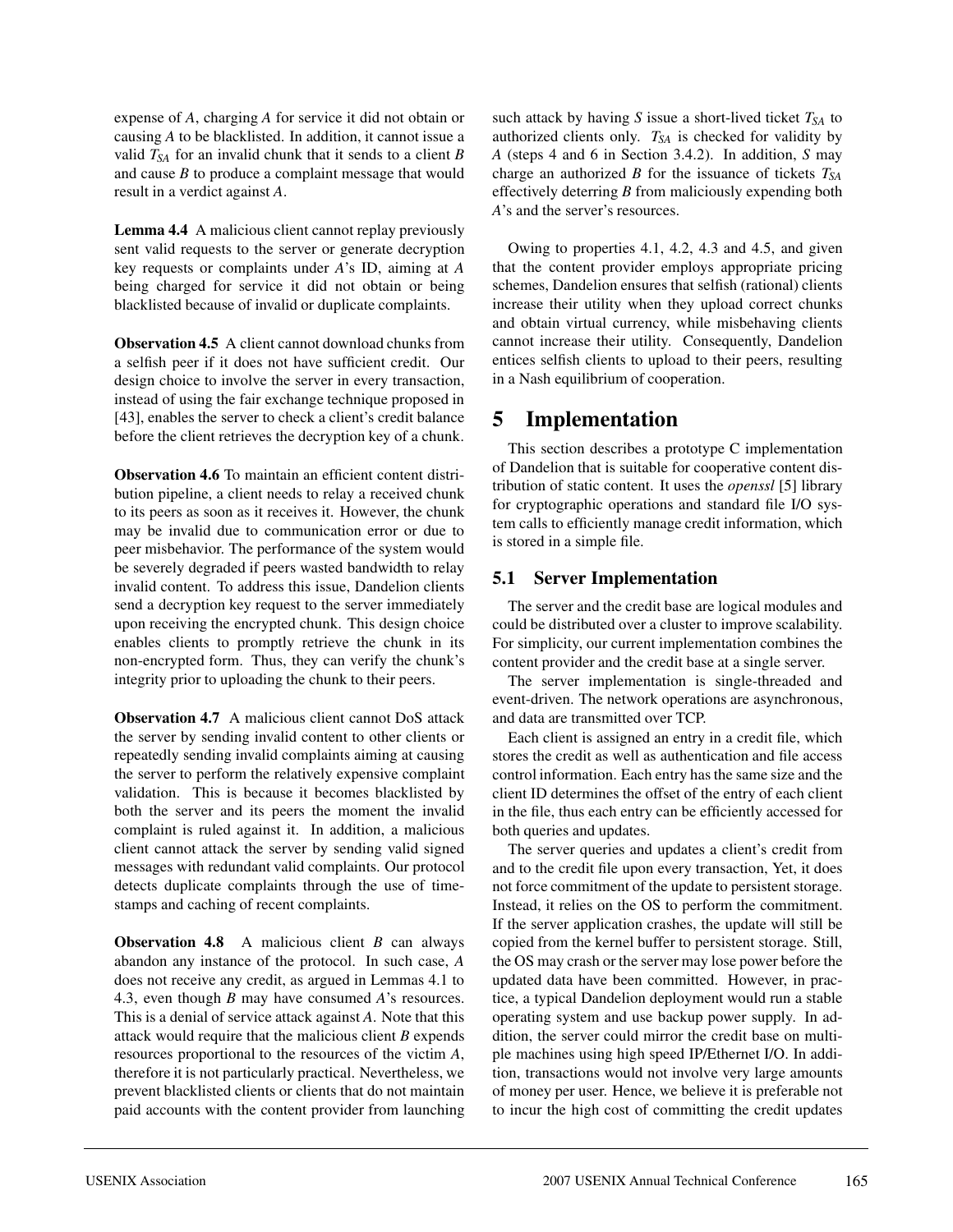to non-volatile memory after every transaction or after a few transactions (operations 12 and 13 in Table 1).

### **5.2 Client Implementation**

The client side is also single-threaded and eventdriven. A client may leech or seed multiple files at a time. A client can be decomposed into two logical modules: a) the *connection management* module; and b) the *peer-serving* module.

The connection management module performs *peering* and *uploader discovery*. With peering, each client obtains a random partial swarm view from the server and strives to connect to  $O(\log n)$  peers, where *n* is the number of nodes in the Dandelion swarm, as communicated to the node by the server. As a result, the swarm approximates a random graph with logarithmic out-degree, which has been shown to have high connectivity[21]. With uploader discovery, a client attempts to remain connected to a minimum number of uploading peers. If the number of recent uploaders drops below a threshold, a client requests from the server a new swarm view and connects to the peers in the new view.

The peer-serving module performs *content reconciliation* and *downloader selection*. Content reconciliation refers to the client functionality for announcing recently received chunks, requesting missing chunks, requesting decryption keys for received encrypted chunks, and replying to chunk requests. Our implementation employs locally-rarest-random [39] scheduling in requesting missing chunks from clients. To efficiently utilize their downlink bandwidth using TCP, clients strive to at all times keep a specified number of outstanding chunk requests [26, 40], which have been sent to a peer and have not been responded to.

With downloader selection, the system aims at making chunks available to the network as soon as possible. In the following description, *n* denotes the number of parallel downloaders. Dandelion's downloader selection algorithm is similar to the *seeder* choking algorithm used in the "vanilla" BitTorrent 4.0.2, as documented in [41]. The algorithm is executed by each client every 10 seconds. It is also executed when a when a peer that is selected to be downloader disconnects. The algorithm proceeds as follows: a) peers that are interested in the client's content are ranked based on the time they were last selected to be downloaders (most recent first); b) the client selects as downloaders the *n*−2 top ranked peers; c) in case of a tie, the peer with the highest download rate from the client is ranked higher; and d) the client randomly selects an additional downloader from the nonselected nodes that are interested in the client's content. Step (d) is performed in expectation of discovering a fast downloader and to jumpstart peers that recently joined the swarm.

This downloader selection algorithm aims at reducing the amount of duplicate data a client needs to upload, before it has uploaded a full copy of its content to the swarm. Downloader selection improves the system's performance in the following additional ways. First, it limits the number of peers a client concurrently uploads to, such that complete chunks are made available to other peers and relayed by them at faster rates. Second, given that all clients are connected to roughly the same number of peers, it also limits the number of peers a client concurrently downloads from to approximately *n*. As a result, the rate with which the client downloads complete chunks increases. Last, by limiting the number of connections over which clients upload, it avoids the inefficiency and unfairness that is observed when many TCP flows share a bottleneck link [46].

The number of peers that download from a client in parallel depends on the client's upload bandwidth. We have empirically determined that a good value for this parameter in the PlanetLab environment is 10.

## **6 Evaluation**

The goal of our experimental evaluation is to demonstrate the viability and to identify the scalability limits of Dandelion's centralized and non-manipulable virtualcurrency-based incentives.

## **6.1 Dandelion Profiling**

We profile the cost of operations performed by the server aiming at identifying the performance bottlenecks of our design. The measurements are performed on a dual Pentium D 2.8GHZ/1MB CPU with 1GB RAM and 250GB/7200RPM HDD running Linux 2.6.5-1.358smp.

Table 1 lists the cost of per chunk Dandelion operations. In a flash crowd event, the main task of a Dandelion server is to: a) receive the decryption key request (operation 7); b) authenticate the request by computing an HMAC (operation 1); c) verify the ticket by computing an HMAC (operation 2); d) decrypt the encrypted decryption key (operation 3); e) query and update the credit of the two clients involved (operations 10 and 11); f) sign the decryption key response (operation 4); and g) send the decryption key response (operation 8).

As can be seen in the table, the per chunk cryptographic operations of the server (operations 1-4) are highly efficient (total 109 usec), as only symmetric cryptography is employed. The credit management operations (10 and 11) are also efficient (total 24 usec). On the other hand, the communication costs clearly dominate the processing costs, indicating that for 1Mb/s uplink and downlink, the downlink is the bottleneck.

The cost of a complaint is higher because in addition to verifying a ticket, it involves reading a chunk, encrypting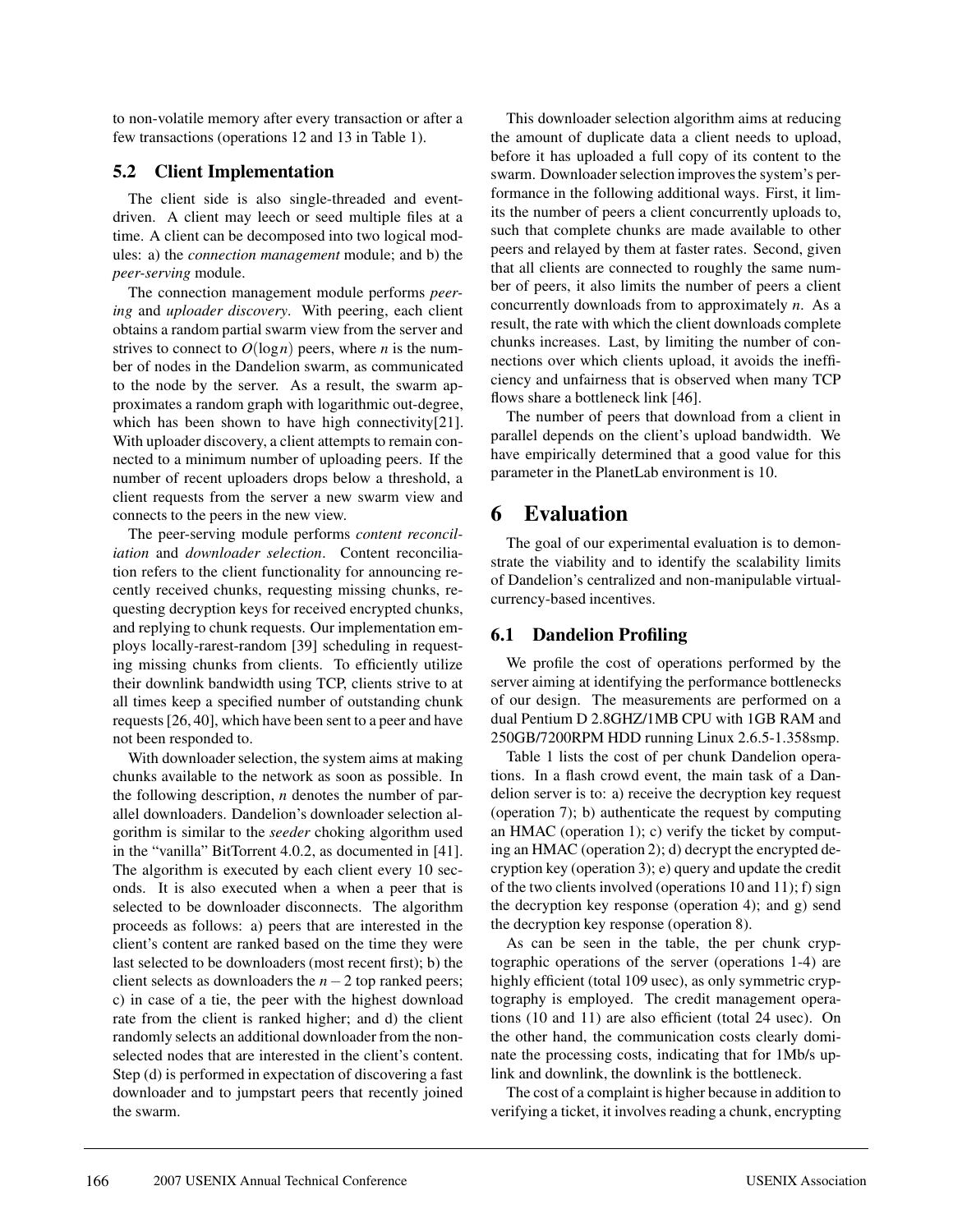| Dandelion operation                | Size                         | Time (ms)     |
|------------------------------------|------------------------------|---------------|
|                                    |                              |               |
| Authenticate decryption key        | 98 bytes                     | .018          |
| request                            |                              |               |
| Generate ticket for decryption key | 78 bytes                     | .018          |
| key request or complaint           |                              |               |
| verification                       |                              |               |
| Encrypt/decrypt decryption key     | 32 bytes                     | .056          |
| Sign decryption key response       | 46 bytes                     | .017          |
| Encrypt/decrypt chunk              | 128 KB                       | .715          |
| Hash encrypted chunk for           | 128 KB                       | .487          |
| commitment generation or for       |                              |               |
| commitment processing              |                              |               |
| <b>Communication Operation</b>     |                              |               |
| Receive decryption key request     | 156 bytes                    | $\sim$ 1.79   |
| Transmit decryption key response   | 104 bytes                    | $\sim$ 1.39   |
| Transmit chunk                     | 128 KB                       | $\sim$ 1053   |
| <b>Credit Management Operation</b> |                              |               |
| Query credit file                  | N/A                          | ${\sim}0.004$ |
| Update credit file without         | $N/\overline{A}$             | $\sim 0.02$   |
| commit to disk (rely on OS)        |                              |               |
| Update credit file and             | N/A                          | $\sim$ 9.25   |
| commit to disk                     |                              |               |
| Update credit file and             | N/A                          | $\sim 0.27$   |
| commit to disk every 100 updates   |                              |               |
|                                    | <b>CPU-centric Operation</b> |               |

Table 1: **Timings of per chunk transaction Dandelion operations. Timings for operations 1-6 are obtained using** *getrusage(RUSAGE SELF)* **over 10000 executions to obtain 1 usec precision. Timings for operations 7-9 are approximated according to our application layer rate-limiting for 1Mb/s uplink and 1Mb/s downlink. They are provided as reference for comparison with CPU-centric and credit management operations. Timings for operations 10-13 are approximated using** *gettimeofday()* **over 10000 executions. Operations 3 and 5 use 8-byte-block Blowfish-CBC with 128-bit key and 128-bit initialization vector.1, 2 and 4 use HMAC-SHA1 with 128-bit key. Operation 6 uses SHA-1. Operations 10- 12 are performed on a credit file with 10000 44-byte entries. For committing to disk in operations 12 and 13, we use fsync() and we disable HDD caching.**

it with the sender client's key (operation 5), and hashing the encrypted chunk (operation 6).

Note that the profiling of the server repeats the same operation multiple times. It does not consider the parallel processing of I/O and CPU operations. In addition, it does not include the cost of system calls and the cost of TCP/IP stack processing. Therefore, we refrain from deriving conclusions on the throughput of the server. Such conclusions are derived in the subsequent evaluation.

### **6.2 Server Performance**

A Dandelion server mediates the chunk exchanges between its clients. The download throughput of clients in our system is bound by how fast a server can process their decryption key requests. Both the server's computational resources and bandwidth may become the performance bottleneck.

We deploy a Dandelion server that runs on the same machine as the one used for Dandelion profiling. We also deploy ∼200 clients that run on distinct PlanetLab hosts. The server machine shares a 100Mb/s Ethernet II link. To mitigate bandwidth variability in the shared link and to emulate a low cost server with an uplink and downlink that ranges from 1Mb/s to 5Mb/s, we rate-limit the server at the application layer.

In each experiment, the clients send requests for decryption keys to the server and we measure the aggregate rate with which all clients receive key responses. The server always queries and updates the credit base from and to the credit file without forcing commitment to disk. The specified per client request rate varies from 1 to 14 requests per second. For each request rate, the experiment duration was 10 minutes and the results were averaged over 10 runs. As the request rate increases and the server's receiver buffers become full, clients do not send new requests at the specified rate, due to TCP's flow control. When the request rate increases to the point that the server's resources become saturated, the key response rate from the server decreases.

Figure 3(a) depicts the server's decryption key throughput for various server bandwidth capacities. As the bandwidth increases from 1Mb/s to 3Mb/s, the server's decryption key response throughput increases. This indicates that for 1Mb/s to 3Mb/s access links, the bottleneck is the bandwidth. When the bandwidth limit is 4Mb/s and 5Mb/s, the server exhibits similar performance, which suggests that the access link is not saturated at 4Mb/s. The results show that a server running on our commodity PC with 4Mb/s or 5Mb/s access link can process up to ∼1200 decryption key requests per second. This indicates that with a 128KB chunk size, this server may simultaneously support almost 1200 clients that download from each other at 128KB/s. With a larger chunk size, each such client sends decryption key requests at a slower rate, and the number of supported clients increases.

Figures 3(b) and 3(c) show the average CPU and memory utilization at the server over the duration of the above experiments. We observe that for 4Mb/s and 5Mb/s, the server's CPU utilization reaches ∼100%, indicating that the bottleneck is the CPU. In Figure 3(c), we see that the server consumes a very small portion of the available memory.

## **6.3 System Performance**

The following experiments evaluate the performance of the Dandelion system on PlanetLab. We examine the impact of chunk size and the impact of seeding on the performance of the system. We also compare our system's performance to BitTorrent's. In all experiments we ran a Dandelion server within a PlanetLab VServer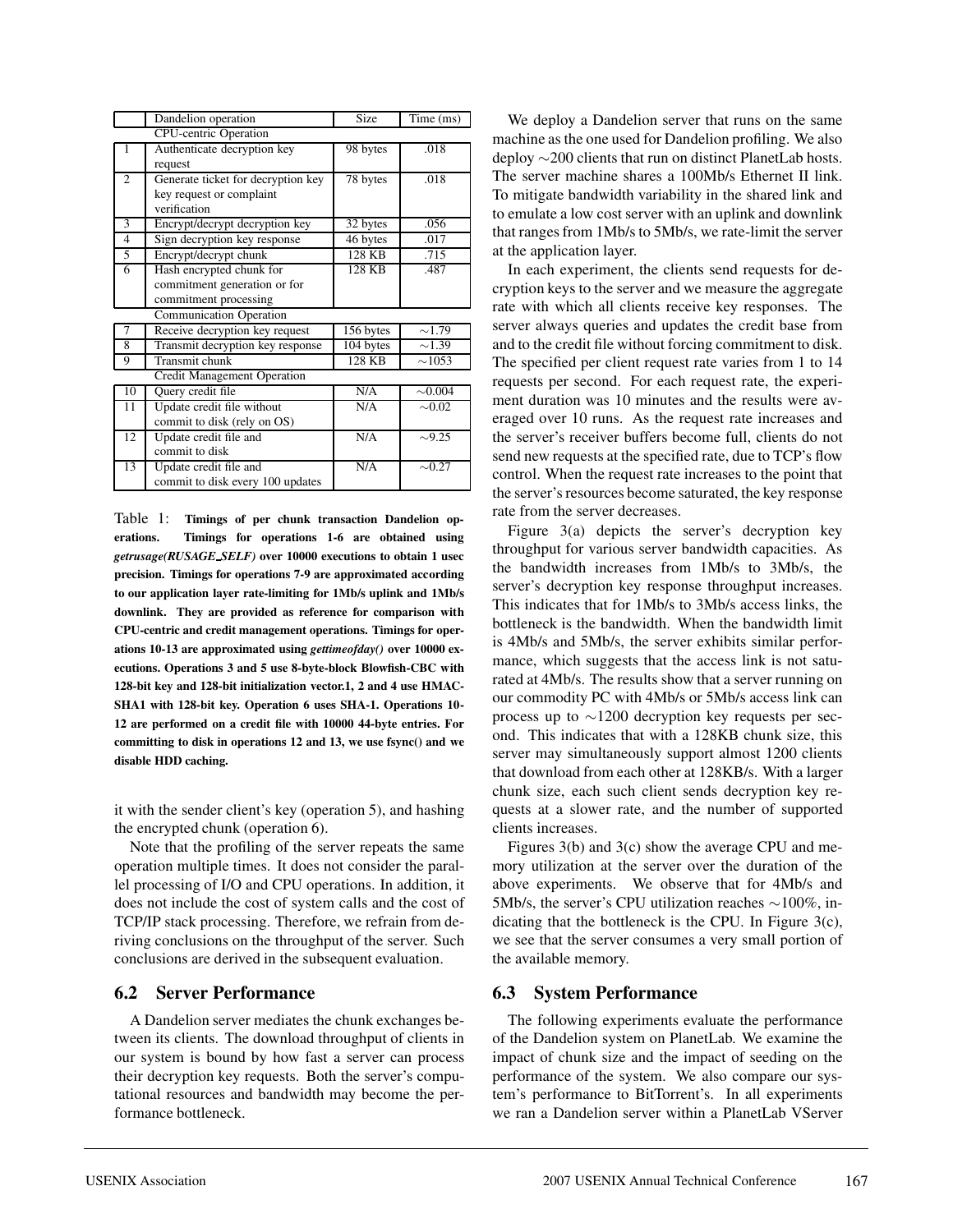

Figure 3: **(a) Aggregate decryption key response throughput of the Dandelion server as a function of per-client key request rate, for varying server rate-limits; (b) server's CPU utilization(%) as a function of per-client decryption key request rate; (c) server's memory utilization (%) as a function of per-client decryption key request rate.**

spawned on a highly available Xeon 3GHZ/2MB CPU and 2GB RAM machine. We rate-limit the server at 2Mb/s.

Leechers are given sufficient initial credit to completely download a file. Clients always respond to chunk requests from their selected downloaders and they never request chunks from the server. We do not rate-limit the Dandelion and BitTorrent clients, as a means for testing our system in heterogeneous Internet environments. To cover the bandwidth-delay product in Planet-Lab, the TCP sender and receiver buffer size is set equal to 120KB.

For each configuration we repeat the experiment 10 times and we extract mean values and 95% confidence intervals over the swarm-wide mean file download completion times of each run. The file download completion time is the time that elapses between the moment the client contacts the server to start a download and the moment its download is completed.

#### 0 200 400 600 800 1000 1200 Mean Download Completion Time (sec)  $\frac{66}{96}$ <br>  $\frac{66}{96}$ <br>  $\frac{1200}{250 \text{ MB File}}$ <br>  $\frac{1200}{250 \text{ MB File}}$ <br>  $\frac{1200}{250 \text{ MB File}}$ <br>  $\frac{250 \text{ MB File}}{250 \text{ MB File}}$ <br>  $\frac{360}{364}$ <br>  $\frac{360}{364}$ <br>  $\frac{360}{364}$ <br>  $\frac{360}{364}$ <br>  $\frac{360}{364}$ <br>  $\frac{360}{364}$ <br>  $\frac{360}{364}$ <br> Chunk Size (KB) 10 MB File 100 MB File 250 MB File

#### **6.3.1 Selecting Chunk Size**

Figure 4: **Mean file download completion times of 40 leechers as a function of chunk size. The swarm has one initial seeder. The** *x* **axis corresponds to the chunk size. The** *y* **axis corresponds to the mean download completion time in the swarm. The error bars correspond to 95% confidence intervals.**

This experiment aims at examining the tradeoffs involved in selecting the size of the chunk, the verifiable transaction unit in Dandelion. Intuitively, since clients are able to serve a chunk only as soon as they complete its download, a smaller chunk size yields a more efficient distribution pipeline. In addition, when the file is divided into many pieces, chunk scheduling techniques such as rarest-first can be more effective, as there is sufficient content entropy in the network. Consequently, clients can promptly discover and download content of interest. However, a smaller chunk size increases the rate with which key requests are sent to the server, reducing the scalability of the system. In addition, due to TCP's slow start, a small chunk size cannot ensure high bandwidth utilization during the TCP transfer of any chunk.

In each configuration, we deploy around 40 Dandelion leechers and one initial seeder, i.e. a client that has the complete file before the distribution starts. Leechers start downloading files almost simultaneously. We deploy only 40 leechers to ensure that the server is not saturated, even if we use 64KB chunk size.

Figure 4 shows the leecher mean download completion time as a function of the chunk size. For smaller files, e.g., the 10MB file, the system has the best performance for chunk size equal to 64KB. The system's performance degrades with the chunk size. As the file size increases, the beneficial impact of small chunks, becomes less significant. For example, for 250MB file, a 128KB chunk size yields notably better performance than a 64KB chunk size.

Based on the above results and further fine-tuning, in the rest of this evaluation, we use 128KB chunks.

#### **6.3.2 Impact of Dandelion Seeders**

One of Dandelion's main advantages is that it provides robust incentives for clients to seed. We quantify the performance gains from the existence of seeders in our system. In each experiment, we deploy ∼200 leech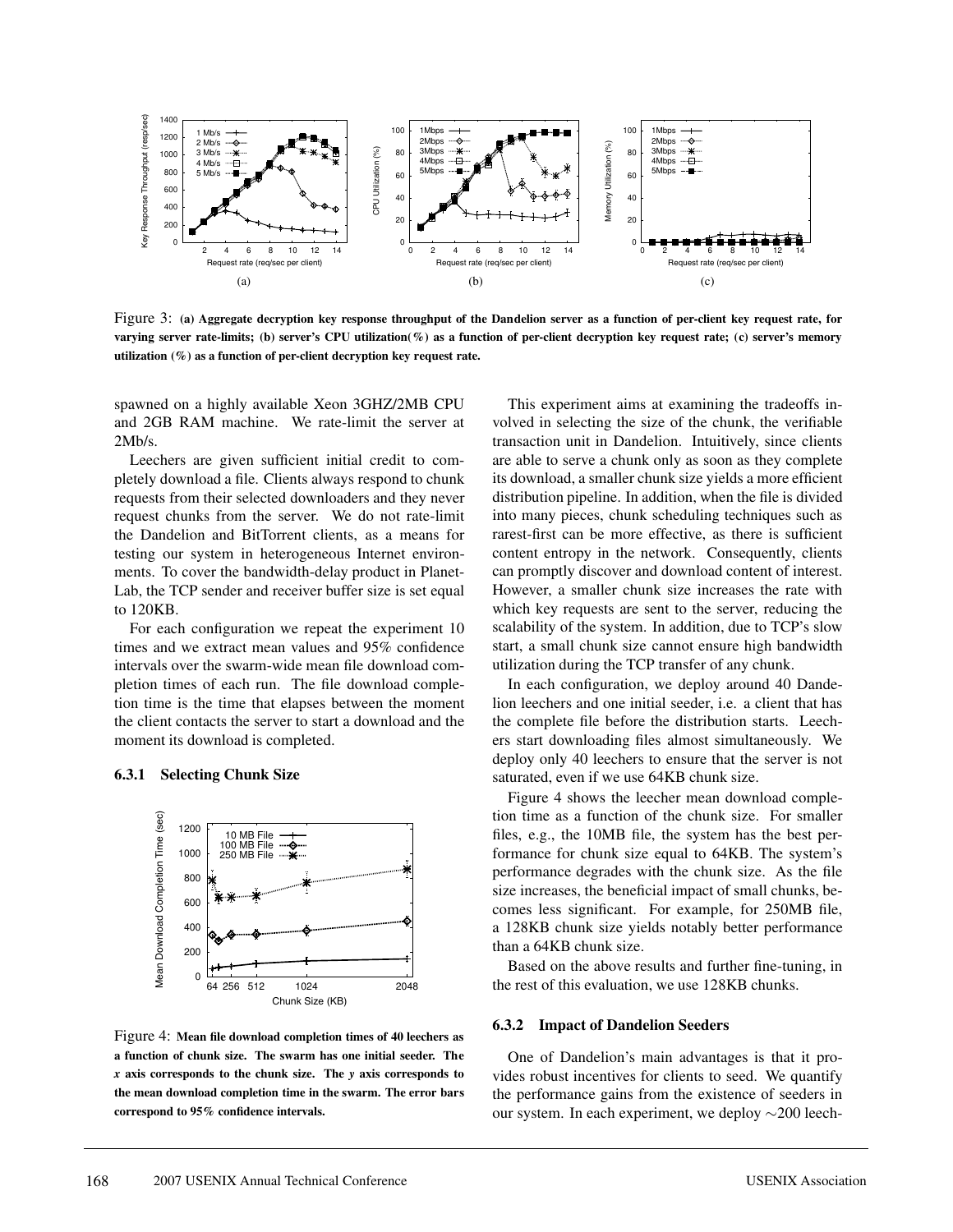ers. Leechers start downloading the file almost simultaneously, creating a flash crowd.

We show the impact of seeders by varying the probability that a leecher remains online to seed a file after it completes its download. In each experiment, a swarm has one initial seeder. Upon completion of its download, each leecher stays in the swarm and seeds with probability *a*. Probability *a* varies in 25% and 100%.



Figure 5: **Swarm-wide mean file download completion times of** ∼**200 leechers as a function of file size for varying portion of leechers that become seeders. The error bars correspond to 95% confidence intervals.**

Figure 5 depicts the mean download completion time over all ∼200 leechers as a function of the file size, for varying *a*. The results show the beneficial impact of seeders and the importance of a mechanism to robustly incent seeding. For example, for a 250MB file, we observe a swarm-wide mean download completion time of 674 sec and 837 sec when leechers become seeders with 100% and 25% probability, respectively. If we express the impact of seeders as the ratio of the mean download time for  $a = 100\%$  over the mean download time for  $a = 25\%$ , we observe that the impact is reduced as the file size increases. The larger the file is, the longer clients remain online to download it, resulting in clients contributing their upload bandwidth for longer periods. For smaller files however, leechers rely heavily on the initial seeder and the leechers that become seeders to download their content from. Therefore for small files, a reduction in probability *a* results in substantially longer download completion times.

#### **6.3.3 Comparison with BitTorrent**

Figure 5 also shows the download completion times of ∼200 tit-for-tat compliant CTorrent 1.3.4 leechers. All BitTorrent leechers remain online after their download completion ( $a = 100\%$ ). The purpose of this illustration is to show that Dandelion can attain performance comparable to the one achieved by BitTorrent, although it employs a different downloader selection algorithm and involves the server in each chunk exchange.

Although Dandelion appears to outperform BitTorrent for certain file sizes, we do not claim that it is in general a better-performing protocol. The performance of both protocols is highly dependent on numerous parameters, which we have not exhaustively analyzed.

#### **6.3.4 Credit Distribution**

We examine the distribution of credit during a Dandelion file distribution. The purpose of this measurement is to identify which type of clients tend to accumulate the most credit in swarms of similar configuration to ours.

Figure 6 shows the scatter plot of the client's credit after a single 250MB file download by ∼200 leechers together with the mean download rate of each client. In the experiment, there is only one initial seeder. All nodes are given 100% of the credit needed to download the file and they all become seeders upon download completion. We observe that the seeder obtained the most credit during the file distribution. This is expected, as a seeder is always in position to upload useful content to its peers and our seeder had a fast access link. Since fast downloaders obtain useful content earlier in the distribution and are likely to have uplinks proportional to their downlink, they should be able to deliver more content and earn more credit. Our results confirm this intuition and show that there is *strong* correlation between average download rate and credit ratio, i.e. the product-moment correlation coefficient is equal to 0.72.

We also observe that many clients uploaded substantially less than they downloaded. Indicatively, 25.8% of the clients had less than 70% of their initial credit.



Figure 6: **The scatter plot of the distribution of credit after** ∼**200 leechers have completed a 250MB file download and their average download rates. The** *x* **axis shows the credit ratio, which is the ratio of the remaining credit of a client over its initial credit. The** *y* **axis shows the average download rate of each client. The seeder is included for illustration purposes, but its download rate is invalid.**

## **7 Conclusion**

This paper describes Dandelion: a cooperative (P2P) system for the distribution of paid content. Dandelion's